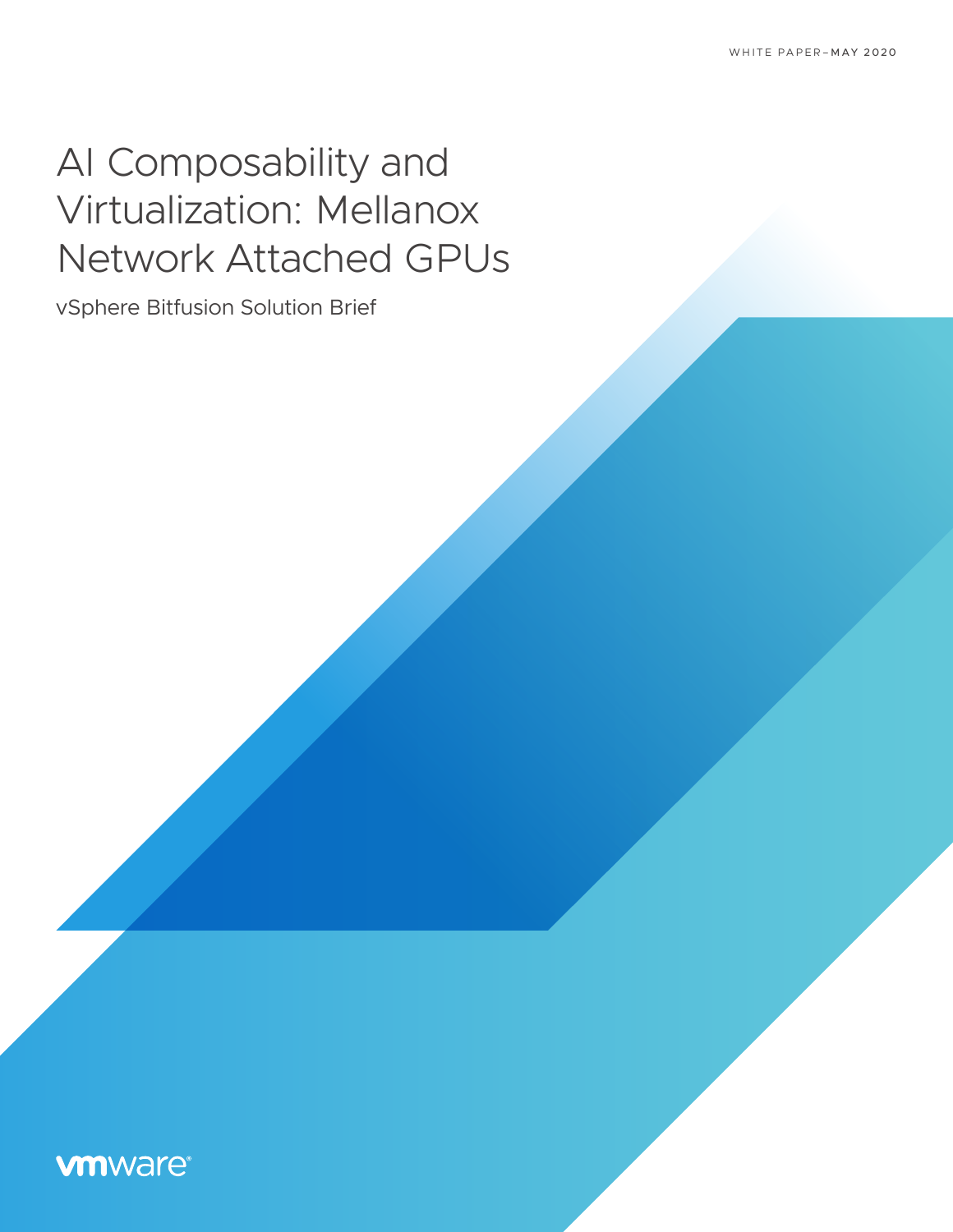#### Table of Contents

| Pool, Share, and Virtualize Your GPU Cluster Solution Highlights With Mellanox |                |
|--------------------------------------------------------------------------------|----------------|
| Low-Latency and High-Throughput Network                                        | 3              |
| Challenge                                                                      | 3              |
| Solution                                                                       | 3              |
| How Does It Work                                                               | $\overline{4}$ |
| <b>Benchmark and Tests</b>                                                     | $\overline{4}$ |
| Intelligent Interconnects                                                      | 5              |
| About Mellanox                                                                 | 6              |
|                                                                                |                |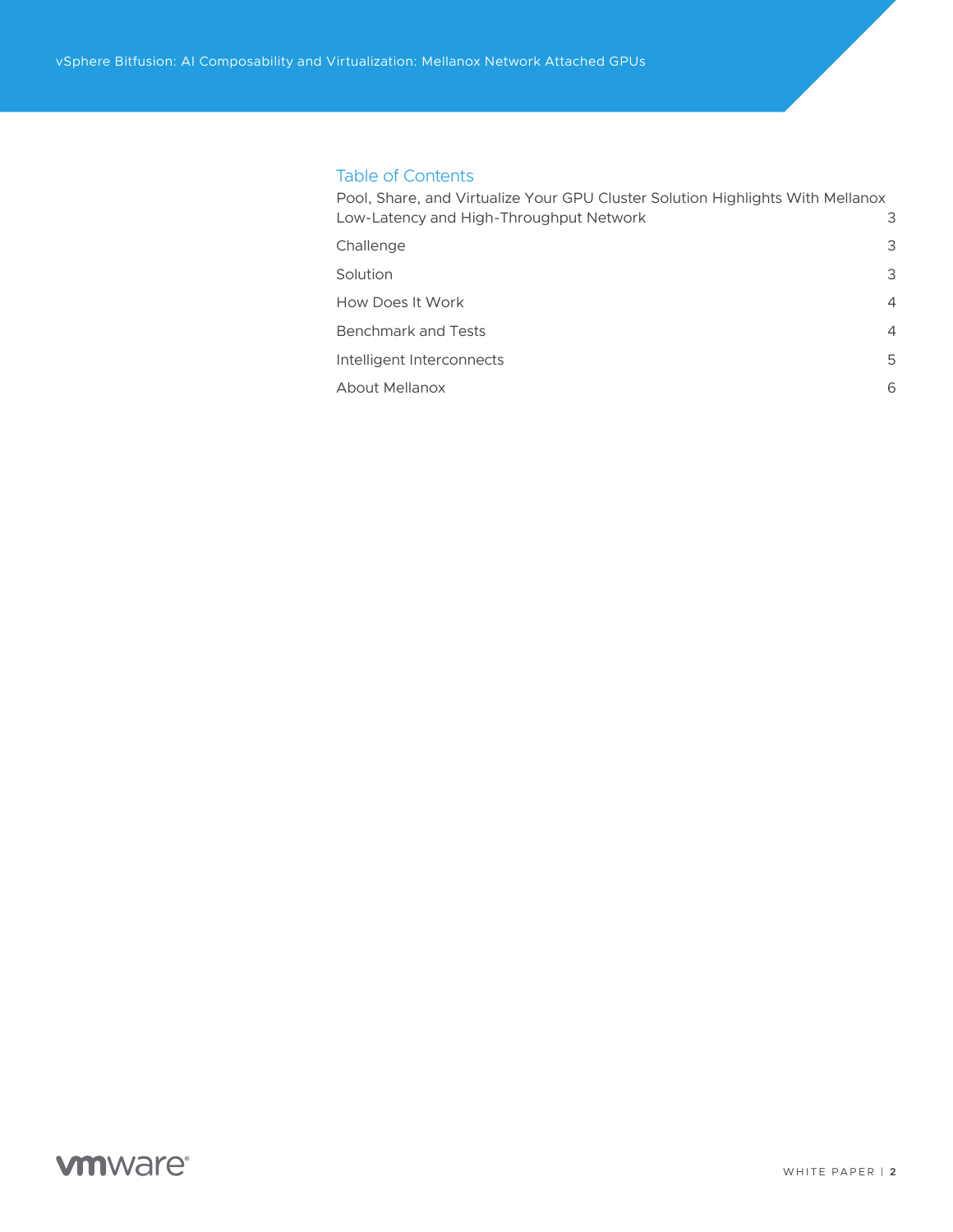#### <span id="page-2-0"></span>SOLUTION HIGHLIGHTS

- Make all GPUs in your network visible to all workloads, clients, and containers
- •Run AI/ML frameworks by attaching remote GPUs from anywhere in the network at run-time
- Any GPU server can be attached to the network, and instantaneously be used by any AI/ML remote client
- Industry's first composable AI and elastic GPUs with Mellanox 10, 25, 40, 50, 100, or 200Gb/s end-to-end intelligent interconnect solutions

#### Pool, Share, and Virtualize Your GPU Cluster Solution Highlights With Mellanox Low-Latency and High-Throughput Network

Accelerated compute (GPUs, FPGAs, AI ASICs) is needed to augment CPUs to efficiently run Artificial Intelligence (AI) and Machine Learning (ML) workloads. However, GPUs are a scarce resource, 10-20x more expensive, and are deployed in very small quantities in the network.

Now with vSphere Bitfusion software and Mellanox end-to-end high-performance Ethernet solutions, any GPU cluster can be remotely attached to clients, containers, or workloads– essentially any compute across the network. Much like storage area networks, or NVME over Fabric, GPUs can be disaggregated and consumed on-demand by remote clients. The solution works with any software environment (bare-metal, ESXi, containers, etc.) and with any type of GPU server (e.g., any GPU type, GPU density, NVLink, PCIe, RoCE networks, InfiniBand networks, etc.).

#### **Challenge**

Today, GPUs are being deployed as an isolated hardware resource, dedicated to very narrow and specialized workloads in an organization. Since few developers have privileged access to the GPU servers, not only do organizations see low utilization, but large bodies of AI researchers, ML developers, and data scientists cannot get access to GPU resources.

The few fortunate AI developers that are allocated GPU run-time must often exercise a painful migration of their application's environment and data to the GPU server–not a productive process—which further hogs the GPU server, and lowers its utilization.

To further aggravate the problem, there is no viable way to sub-segment physical GPUs into small "entities" and allow a user or workload to consume less than one GPU remotely (e.g., for development and test, inference workloads, etc.). Workloads are forced to use GPUs as designed in hardware, with no ability to virtualize and share a GPU's resources.

#### **Solution**

With a vSphere Bitfusion elastic software platform and Mellanox networking solutions, GPUs can be sliced and diced, and connected remotely to any client across the network. Very much like NVMe over Fabric, GPUs become a composable resource, reachable and accessible by any remote node. And much like storage, which needs low latency and high throughput access, Mellanox technology can provide a networking fabric that meets the requirements. The vSphere Bitfusion elastic software platform works with all Mellanox technologies: Ethernet, RoCE, and InfiniBand.

Once the GPU servers and the compute servers are connected with Mellanox NICs and switches, an Elastic AI architecture is formed, allowing any user and any AI/ML application to connect to one or more GPU servers for the application's run-time and to disconnect when done. Metrics show that utilization goes up, as well as flexibility, agility, productivity, and sharing. The IT organization gets an AI uplift with the ability to share, pool, and automate resources.

## **vm**ware<sup>®</sup>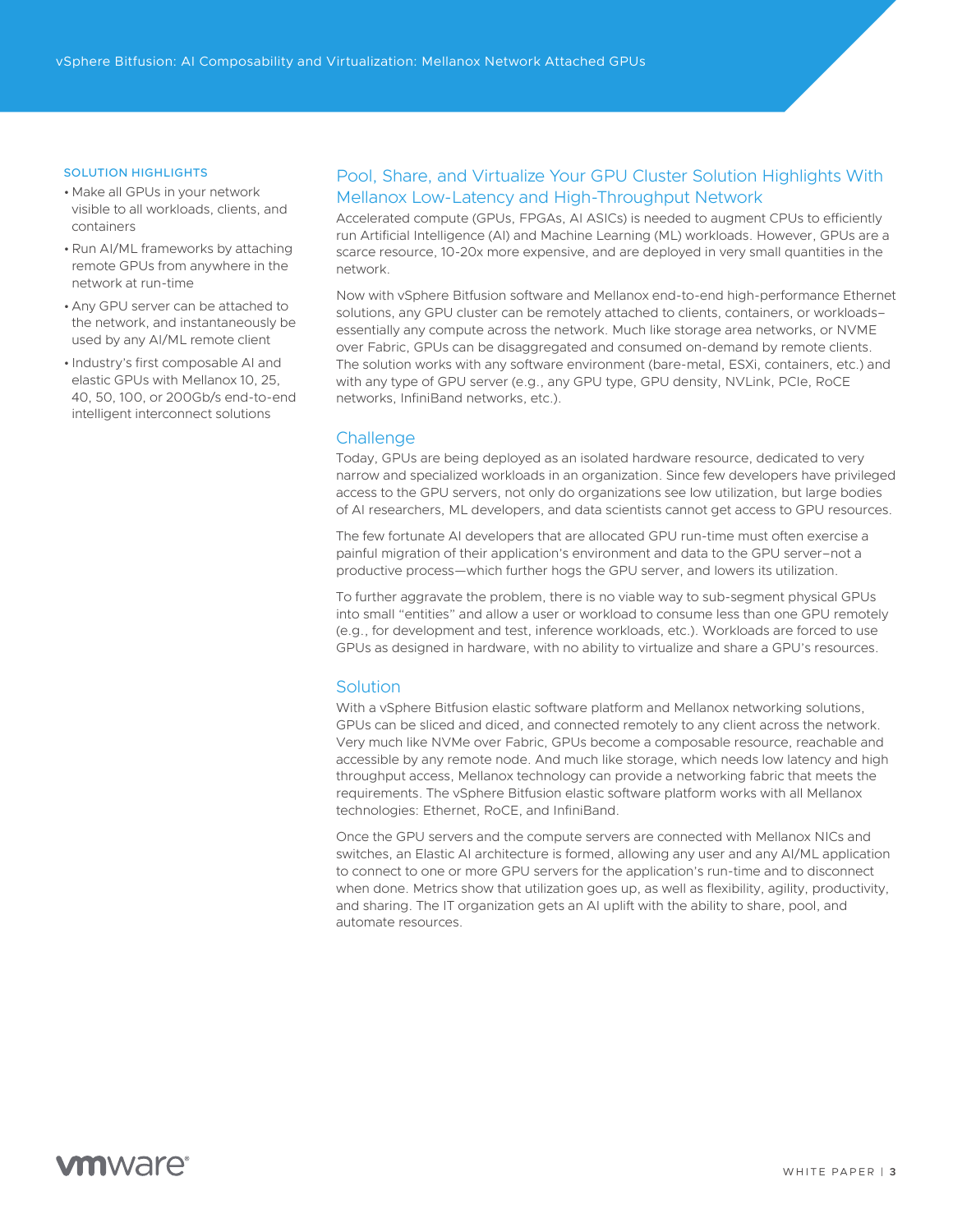<span id="page-3-0"></span>

#### How Does It Work

Implementing Elastic AI with vSphere Bitfusion and Mellanox is straightforward. vSphere Bitfusion provides a VMware appliance (pre-packaged VM) for the GPU servers and OS-independent software for each compute server; all the vSphere Bitfusion software runs in user space. Mellanox provides the network fabric (network adapters and switches).

Any GPU server and any compute server will work (there is no need for any particular hardware or memory design/configuration). With minimal steps implemented, users can run AI workloads from any one of the servers. With vSphere Bitfusion software under the hood, one or more GPUs from the cluster can be attached on-demand for the duration of the CUDA execution.

With Mellanox infrastructure and vSphere Bitfusion in place, users can share and pool common GPU resources. Neither are users bounded by their physical location or software environment. All they need to do is launch their ML or AI workload (unmodified), and vSphere Bitfusion will attach the remote GPUs.

Organizations can now plan ahead and provide GPU resources—efficiently, with speed and agility—to all developers and production teams. The Mellanox Spectrum™ switches, ConnectX® NICs, BlueField SmartNICs, and LinkX® cable and transceivers interconnect products offer a seamless experience to the users, as if each user has a local GPU (or GPUs) attached to their servers. vSphere Bitfusion software works with any environment: containers, virtual machines, and bare-metal. The broad Mellanox portfolio of InfiniBand, RoCE, and Ethernet technologies are a perfect match for Elastic AI, and complement the vSphere Bitfusion software platform. Very much like storage, where extreme performance is needed for demanding workloads, vSphere Bitfusion performance is enhanced in High Performance Computing (HPC) environments through InfiniBand infrastructure and delivers top-notch performance.

When superior performance is needed in scale-out environments (with many users), Mellanox and vSphere Bitfusion offer RoCE for remote direct memory access to boost network and host performance through lower latency, lower CPU requirements, and higher bandwidth. Finally, as Ethernet is the most ubiquitous network protocol in Enterprise, vSphere Bitfusion delivers a full gamut of Elastic AI infrastructure configuration options that enables higher GPU efficiency. In addition, the solution can also operate in heterogeneous networking environments. For example, GPUs can be connected with InfiniBand or RoCE for high-profile customers, while others could use common Ethernet for access.



### **m**ware<sup>®</sup>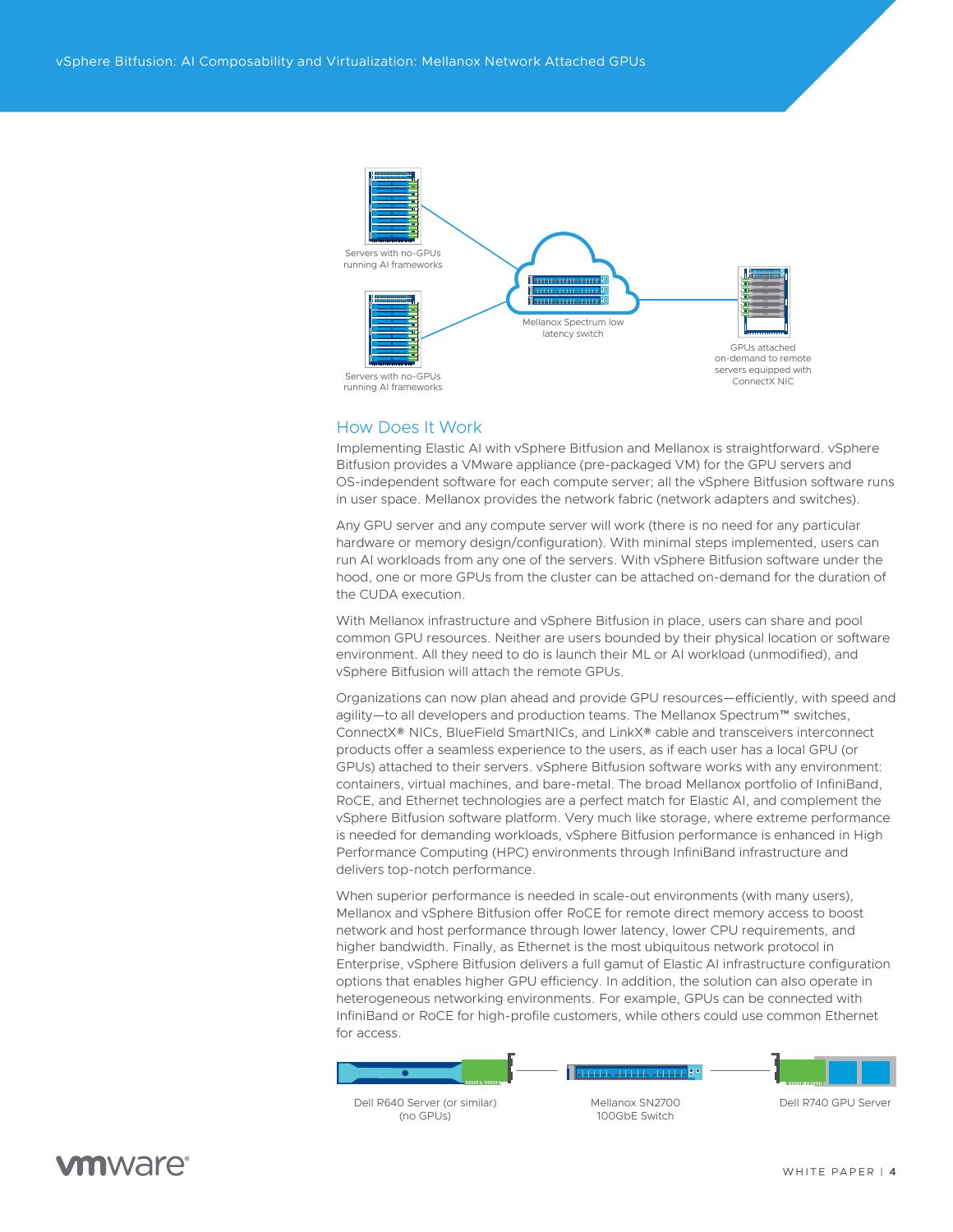#### <span id="page-4-0"></span>Benchmark and Tests

ML and AI workloads stress the throughput and latency of the network. Mellanox and vSphere Bitfusion set up the following configuration to emulate a real-life Elastic AI infrastructure. The test bed relied on generally available servers (both compute and GPU servers), and on a generic OS and software packages (Ubuntu 16.04, publicly available NIC drivers, CUDA 9.1, etc.).

It is worthwhile mentioning that the implementation of vSphere Bitfusion does not necessitate any changes to the OS, drivers, kernel modules, or AI frameworks.

The intent of the tests was to prove the AI developer experience—executing a workload was the same whether the GPUs were attached locally or were accessed from remote servers using vSphere Bitfusion. Industry benchmarks were used with a variety of models, batch sizes and configurations. The results are shown in the chart below. Across models, batch sizes, and tests, Mellanox and vSphere Bitfusion demonstrated that remote GPUs deliver similar execution and user experience. There were many other configurations included in the testing. For a full list of database benchmarks, please contact Mellanox or vSphere Bitfusion.



#### Intelligent Interconnects

The Mellanox portfolio of Intelligent Interconnects is the best-designed network fabric for AI and ML infrastructure. All technologies, InfiniBand, RoCE, and Ethernet, serve remote storage and remote GPU resources to any client on the network. The conceptual parallel to NVMe over Fabric for AI/ML is the CUDA over Fabric Architecture implementation that vSphere Bitfusion has developed and has recently honed to production availability.

Additional unique capabilities from Mellanox can further enhance Elastic AI deployments, such as Socket Direct, which can remove latency experienced from dual-socket CPUs passing traffic through the coherent bus. To provide additional color on the effective Mellanox intelligent interconnect capabilities, a comparison test bed was set up to show relative performance of RoCE and TCP/IP. The chart above shows how effective RoCE can be while deploying machine learning workloads. With RoCE, the user can get a similar experience (depicted as 100% bar) running the workload as in a native configuration. While TCP/IP (no RoCE) may provide sufficient performance in some instances, RoCE can be used to address the most demanding GPU training workloads.

### **vm**ware<sup>®</sup>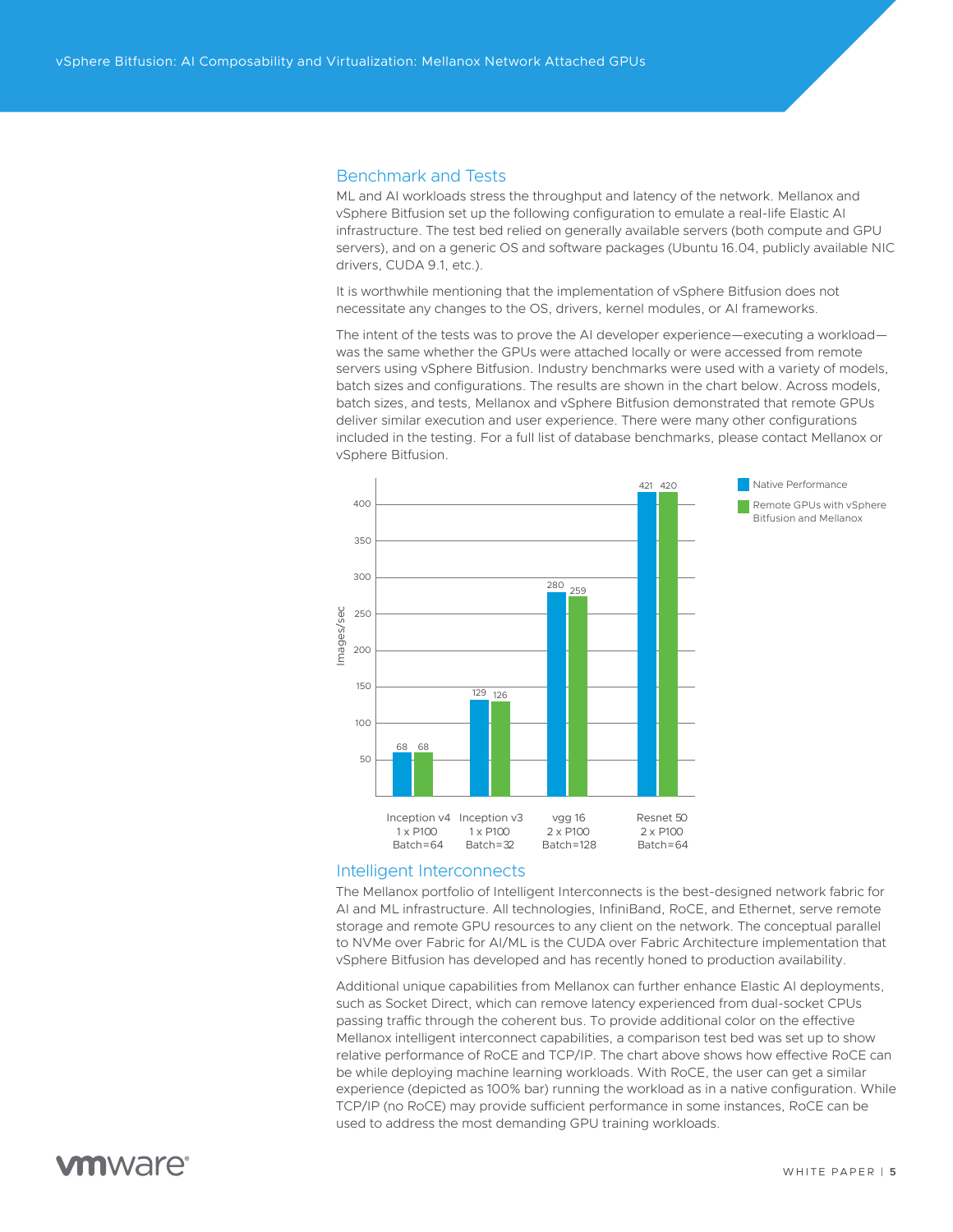<span id="page-5-0"></span>

#### About Mellanox

Mellanox Technologies is a leading supplier of end-to-end InfiniBand and Ethernet interconnect solutions and services for servers and storage. Mellanox interconnect solutions increase data center efficiency by providing the highest throughput and lowest latency, delivering data faster to applications and unlocking system performance capability. Mellanox offers a choice of fast interconnect products: adapters, switches, software, cables, and silicon that accelerate application runtime and maximize business results for a wide range of markets including high-performance computing, enterprise data centers, Web 2.0, cloud, storage, and financial services.

To find out more, visit our website: *[www.mellanox.com](http://www.mellanox.com)*

### **vm**ware<sup>®</sup>